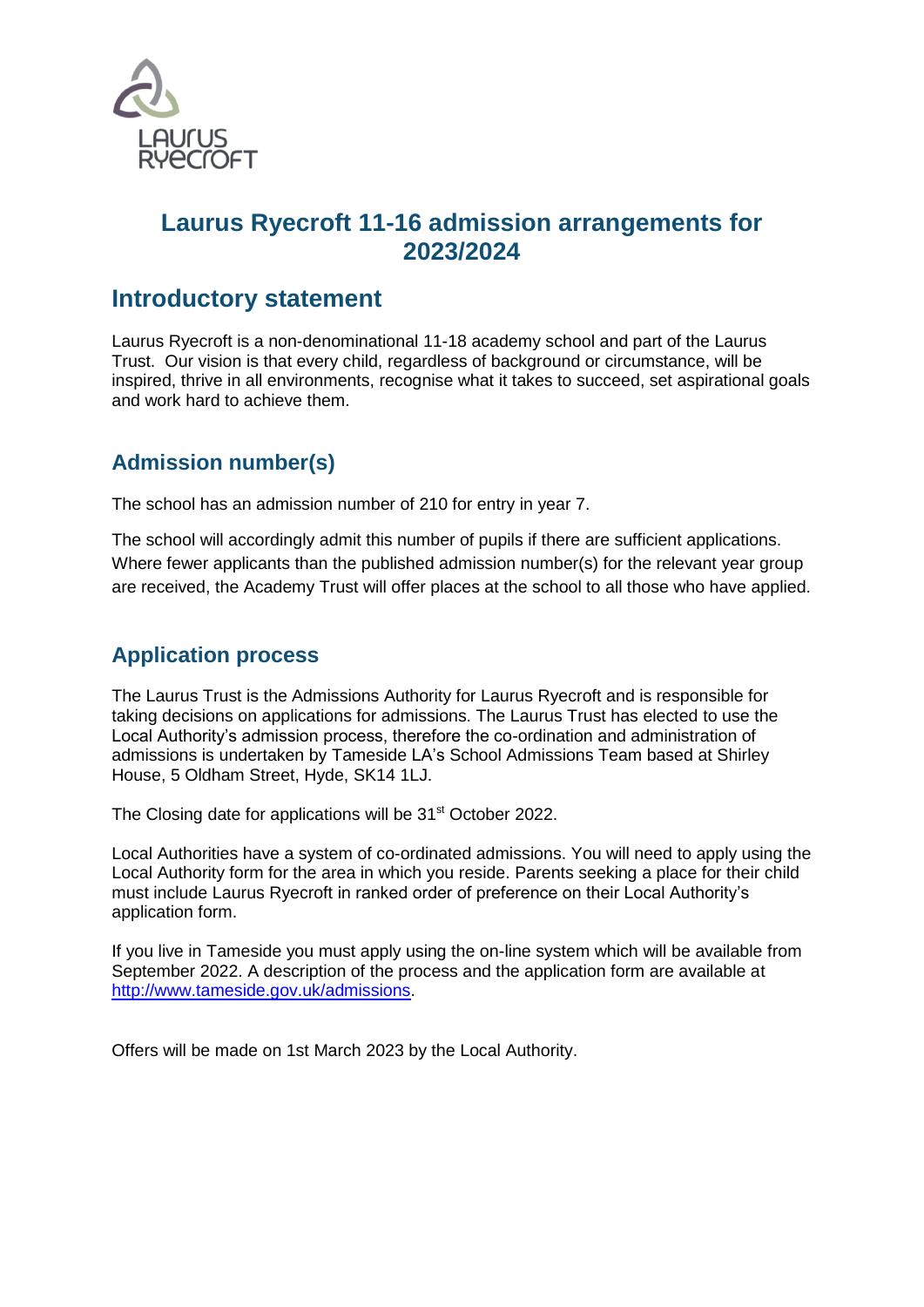# **Oversubscription criteria**

The criteria in this section apply to entry at all phases of the school.

When Laurus Ryecroft is oversubscribed, after the admission of pupils with an Education, Health and Care plan naming the school, priority for admission will be given to those children who meet the criteria set out below, in priority order:

- A. Looked after children, and all previously looked after children, including those children who appear (to the admission authority) to have been in state care outside of England and ceased to be in state care as a result of being adopted. Previously looked after children are children who were looked after but ceased to be so because immediately after, they became subject to adoption, a child arrangements order, or special guardianship order.<sup>1</sup>
- B. Priority will next be given to children based on their exceptional medical or social needs. Each application must include evidence, from a medical specialist or social worker of the child's need and why they must attend this school rather than any other, based on those needs. If evidence is not submitted to the LA with the application, a child's medical or social needs cannot be considered.
- C. Priority will next be given to the siblings of pupils attending Laurus Ryecroft at the time the application is received and at the date of admission.
- D. Priority will next be given to the children of staff employed by Laurus Ryecroft in either or both of the following circumstances:
	- a. where the member of staff has been employed at the school for two or more years at the time at which the application for admission to the school is made, and/or
	- b. the member of staff is recruited to fill a vacant post for which there is a demonstrable skill shortage.
- E. Other children

## **Tie-break**

If in categories B-E above a tie-break is necessary to determine which child is admitted, the child living closest to the school will be given priority for admission. Distance will be measured as a straight line from the child's home address, using the address point assigned by the National Land and Property Gazetteer, to the main gate to the school property. Measurements will be made using the local authority's school admissions data mapping software, which uses a Geographical Information System based on Ordnance Survey. Random allocation undertaken by someone independent of the school will be used

<sup>1</sup> A looked after child is a child who is (a) in the care of a local authority, or (b) being provided with accommodation by a local authority in the exercise of their social services functions (see the definition in Section 22(1) of the Children Act 1989). A child is regarded as having been in state care outside of England if they were in the care of or were accommodated by a public authority, a religious organisation, or any other provider of care whose sole or main purpose is to benefit society.



-

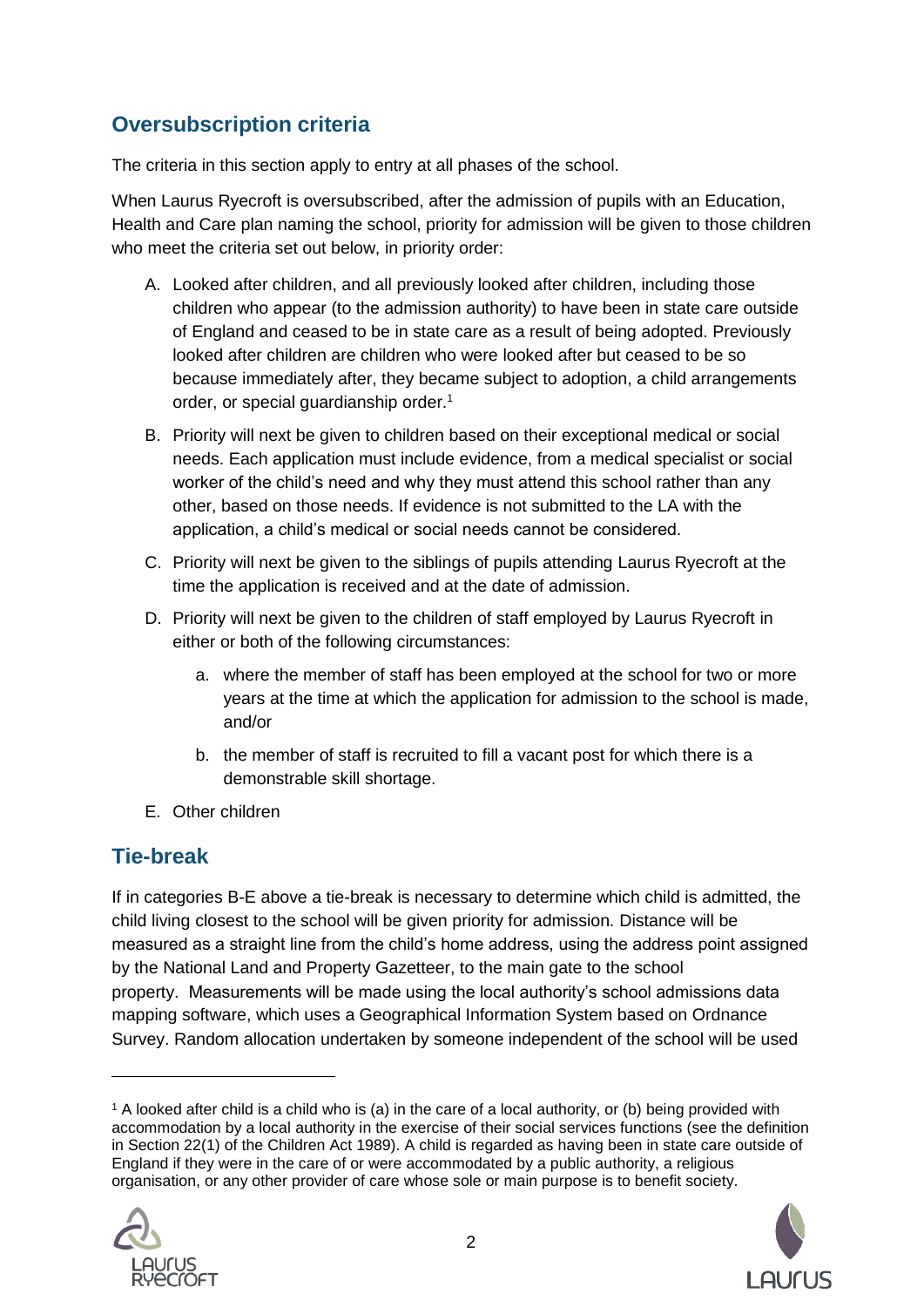as a tie-break in categories B-E above to decide who has highest priority for admission if the distance between a child's home and the school is equidistant in any two or more cases.

Random allocation will not be applied to multiple birth siblings (twins and triplets etc.) from the same family tied for the final place. We will admit them all and exceed our PAN.

## **Late applications**

All applications received by the LA after the deadline will be considered to be late applications. Late applications will be considered after those received on time. If, following consideration of all applicants the school is oversubscribed, parents may request that their child is placed on the school's waiting list.

## **Admission of children outside their normal age group**

Parents may request that their child is admitted outside their normal age group. To do so parents should include a request with their application, specifying why admission out of normal year group is being requested.

When such a request is made, the academy trust will make a decision on the basis of the circumstances of the case and in the best interests of the child concerned, taking into account the views of the headteacher and any supporting evidence provided by the parent.

Guidance for parents wishing to request consideration outside of the chronological age group:

- a) It is advised that all parents who submit a request still make an application for a school place at the normal time.
- b) Requests should be made in writing to the Academy Trust
- c) Parents may provide any supplementary documentary evidence to support their request
- d) Decisions are made by the Academy Trust on an individual case basis and the Trust will consider:
	- The views and wishes of the parent
	- The views of the prospective Headteacher/Governing Body
	- Evidence indicating academic, social and emotional development to date
	- Where relevant, the child's medical history
	- Whether the child has previously been educated out of chronological age group
	- If the child would have fallen into another age group if it were not for the child being born prematurely

Decisions will be communicated in writing.



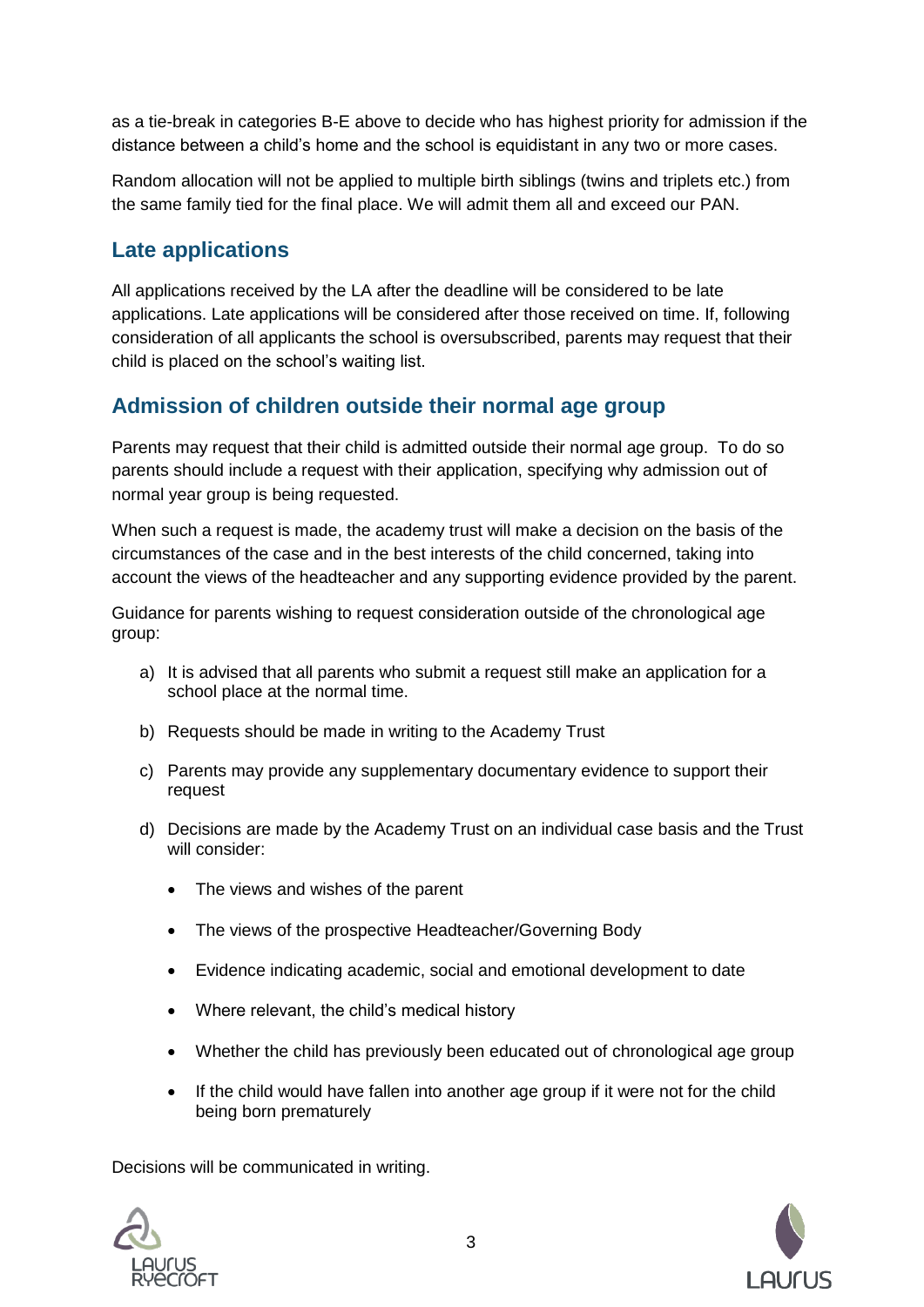Should a request be granted, it does not indicate a formal offer of a school place. Instead it is an agreement to consider the child's application for a school place outside of their normal chronological age group.

Should the request be granted but your child is unsuccessful at obtaining a place at the school, the agreement made by the Academy Trust cannot be extended to other schools. This could result in your child being considered for a school place elsewhere in their normal chronological age group.

Should the request not be granted, your child could still be considered for a place at the school in their normal chronological age group

The Academy Trust may share details of your request with Tameside Local Authority in order to seek advice. Permission will be obtained prior to the exchange of any information.

### **Waiting lists**

Laurus Ryecroft will operate a waiting list for each year group. Where the school receives more applications for places than there are places available, a waiting list will operate until the end of the academic year. This will be maintained by the Academy Trust and it will be open to any parent to ask for his or her child's name to be placed on the waiting list, following an unsuccessful application.

Children's position on the waiting list will be determined solely in accordance with the oversubscription criteria. Where places become vacant they will be allocated to children on the waiting list in accordance with the oversubscription criteria. The waiting list will be reordered in accordance with the oversubscription criteria whenever anyone is added to or leaves the waiting list.

#### **In year admissions for all year groups**

The Local Authority administers the in-year applications i.e. outside the normal admission rounds. Applications must be made via Tameside MBC's on-line system at https://www.tameside.gov.uk/admissions

All applications are considered in relation to the normal year group for the child's chronological age. The Laurus Trust determines that the PAN (from the point of admission) is a relevant benchmark to determine whether a request for admission can be accepted or rejected. An application can be refused if the school is full to its PAN for the year group and further admissions would cause prejudice to the provision of efficient education and use of resources, or if the pupil has been permanently excluded from two schools.

In the case of multiple applications for a particular year group, places will be allocated or names placed on a waiting list in accordance with the published admissions policy and oversubscription criteria.



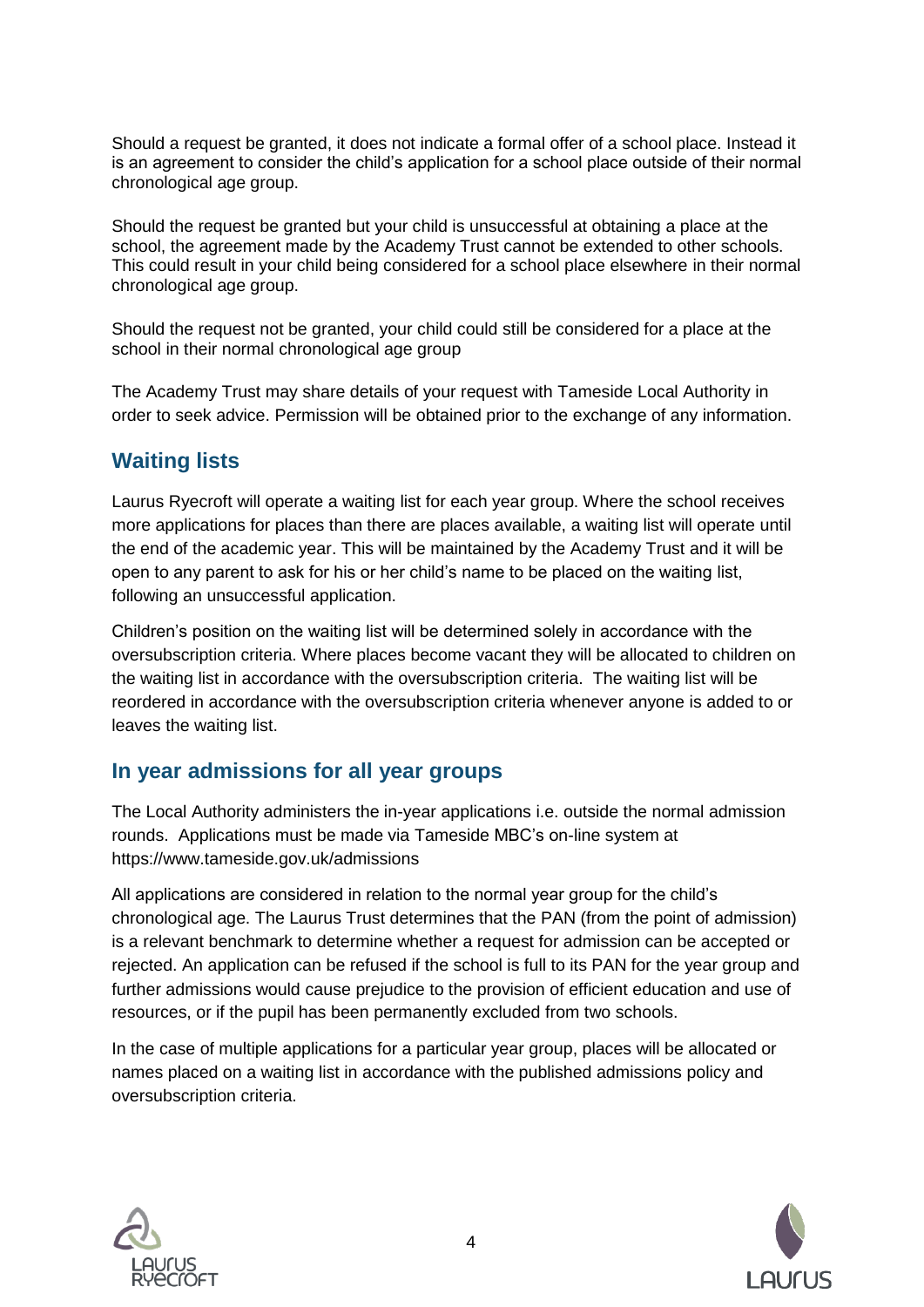# **Appeals**

All applicants refused a place have a right of appeal to an independent appeal panel constituted and operated in accordance with the School Admission Appeals Code.

Appeal forms must be returned to by the published date or within 20 school days of receipt of the refusal.

Full details of the appeals procedure are available at http://www.tameside.gov.uk/schools/admissions/receptionyear7

The following is a summary of the process:

- The Local Authority will manage the appeals process on behalf of the Academy **Trust**
- The Appeal must be submitted on the appeal request form, or online, setting out the grounds on which the appeal is made. Online forms are available here <http://public.tameside.gov.uk/forms/f1004schooltransfer547.asp> or at the following address:

Democratic Services, Dukinfield Town Hall, King Street, Dukinfield SK16 4LA

- Appeal forms must be returned to the Independent Appeal Panel by the published date or within 20 school days of receipt of the refusal. An appeal form received after the due date will only be heard in the first appeals round in exceptional circumstances.
- When an appeal has been lodged, the Secretary to the Independent Appeal Panel will send a formal invitation 10 days before the date of the Independent Appeal Panel Hearing. Following that; normally 7 school days before the appeal, the Secretary will send Parents and Panel Members the Statement of Case on behalf of the Academy Trust explaining why a place has been refused
- An Independent Appeal Panel Hearing must give a parent the opportunity of appearing and making oral representation. The parent can be accompanied by a friend or be represented.
- At the Hearing, both the Local Authority acting on the Academy Trust's behalf and the parent will be offered the chance to speak about the case which will be decided on the basis of the information provided to the Panel.
- The Independent Appeal Panel will notify the parent of the Appeal Panel's decision, in writing. Decision letters are sent within five school days of the hearing wherever possible. The decision of the Independent Appeal Panel is binding on both the Academy Trust and the parent.

#### **Notes:**

Home address:

The home address is where a child normally lives. Where a child lives with parents with shared parental responsibility, each for part of a week, the address where the child lives is determined